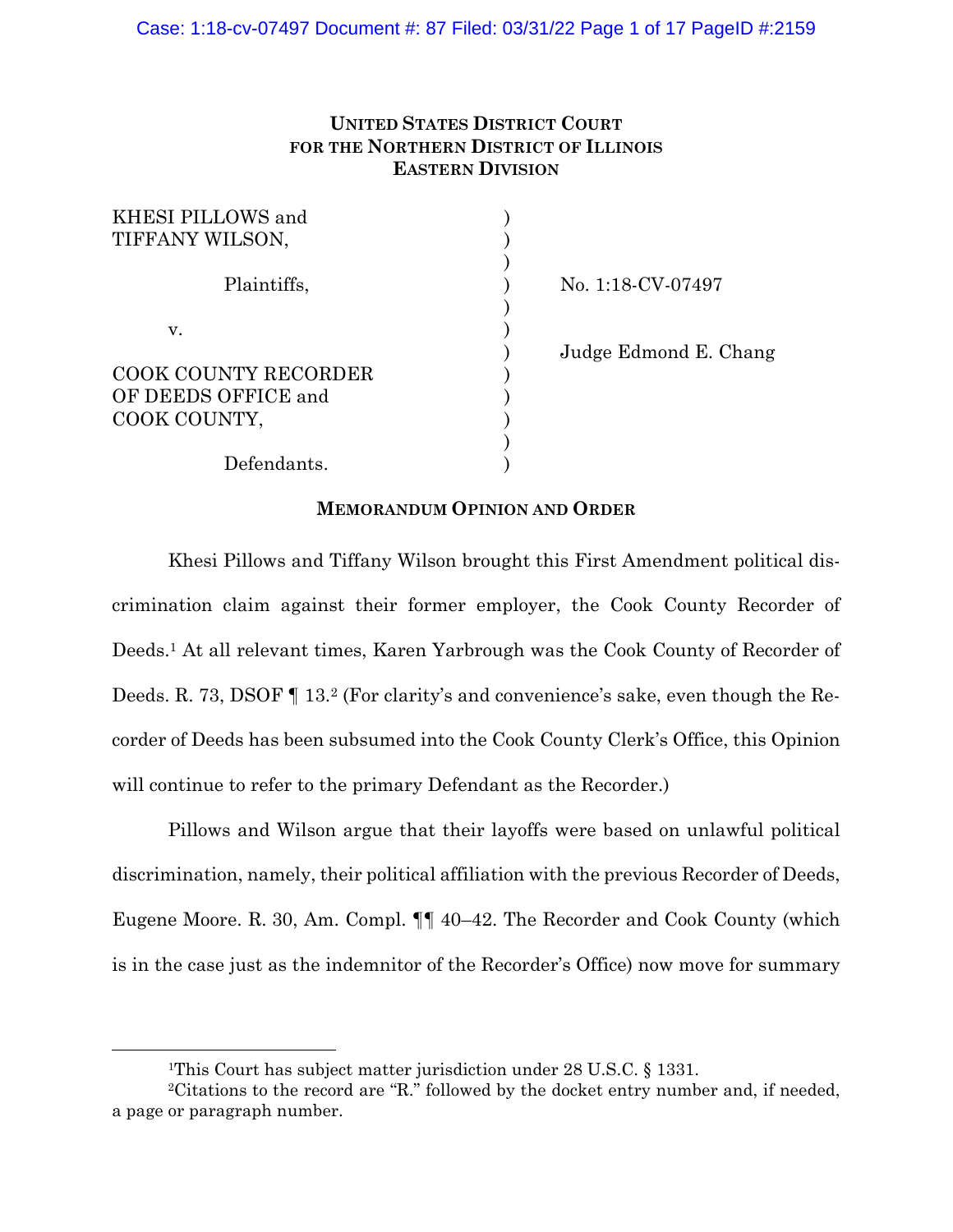judgment in their favor, arguing that no reasonable jury could find that political discrimination motivated the Plaintiffs' layoffs. R. 71, Def.'s Mot. Summ. Judgmt.; R. 72, Defs.' Br. at 7

# **I. Background**

In deciding a motion for summary judgment, the Court views the evidence in the light most favorable to the non-moving party. *Matsushita Elec. Indus. Co. v. Zenith Radio Corp.*, 475 U.S. 574, 587 (1986). The facts below are undisputed unless otherwise noted.

In 2016, Pillows' role was a Systems Analyst III and (more to the point) her duties included information technology services supporting the everyday functions of the Recorder of Deeds. Am. Compl. ¶ 5; R. 80, PSOAF ¶ 7. Pillows' supervisor was Alex Kantas. PSOAF ¶ 5. Wilson's role also was as a Systems Analyst III, though she temporarily also held the position of Administrative Assistant V from August 2016 until she was laid off in late 2016. DSOF ¶ 20); PSOAF ¶ 10; R. 73-9, OIIG Investigation Letter (referencing Wilson's layoff date). In the permanent position of Systems Analyst III, Wilson was responsible for payroll and benefits, but in the temporary Administrative Assistant V, Wilson was a training coordinator. PSOAF ¶ 16.

Both Wilson and Pillows were politically affiliated<sup>3</sup> with the predecessor Recorder, Eugene Moore; indeed, Moore commonly referred to Wilson as his daughter

<sup>3</sup>The Plaintiffs are arguably collapsing the meaning of political affiliation with *familial* relation. Having said that, because the defense does not raise a distinction between those two types of affiliation, the Court will address the summary judgment motion as though the Plaintiffs were politically affiliated with Eugene Moore.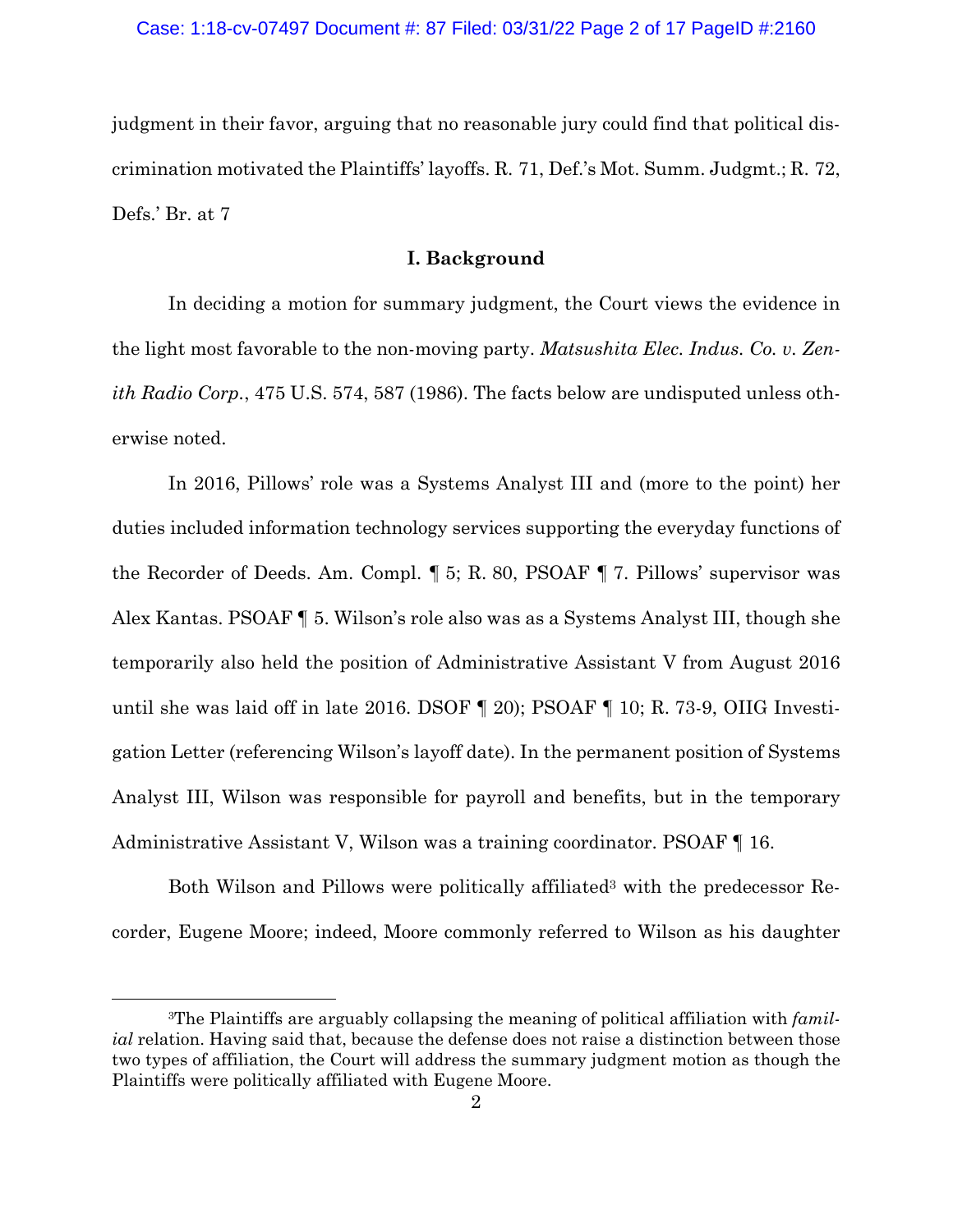#### Case: 1:18-cv-07497 Document #: 87 Filed: 03/31/22 Page 3 of 17 PageID #:2161

and Pillows was Moore's goddaughter. DSOF ¶ 6 (citing R. 80-1, Pillows Dep. 19:4, 20-24-21:2); *id.* ¶ 22 (citing Wilson Dep. 16:3-4). Wilson and Pillows had volunteered for Moore's campaigns in the past. PSOAF ¶ 1. Moore and Yarbrough were considered political rivals. *Id.* ¶ 4.

In 2016, looking ahead to fiscal year 2017, an overall budget deficit of \$174 million was forecast for Cook County. DSOF ¶ 37. In early September 2016, a budget analyst from the Budget Office met with Carolyn Wilhight (the Deputy Recorder of Finance) and Cedric Giles (the Chief Deputy Recorder). *Id.* at ¶ 38. Despite making some budget cuts, the Recorder's Office was still \$672,251 away from its FY 2017 target budget, so the budget analyst advised the Recorder's Office to "review nonessential positions for elimination." *Id.* at ¶ 41. Giles requested the heads of various departments to "identify positions that could be eliminated with the least disruption to core operations." *Id.* ¶ 42.

According to the Recorder, on October 12, 2016, Erwin Acox (the Chief of Human Resources) identified the position of Systems Analyst III in Human Resources which was Wilson's position—as one of the positions to be eliminated. DSOF  $\P\P$  45– 46. The defense alleges that, on September 8, 2016, John Mirkovic (the Deputy Recorder of Communications) identified the position of Systems Analyst III in IT which was Pillows' position—as one of the roles that could be eliminated. *Id.* ¶ 43. The defense also alleges that, one week later, Mirkovic provided a memo, dated October 19, 2016, explaining the justification for eliminating the Systems Analyst III position. *Id.* ¶ 44; PSOAF ¶ 28.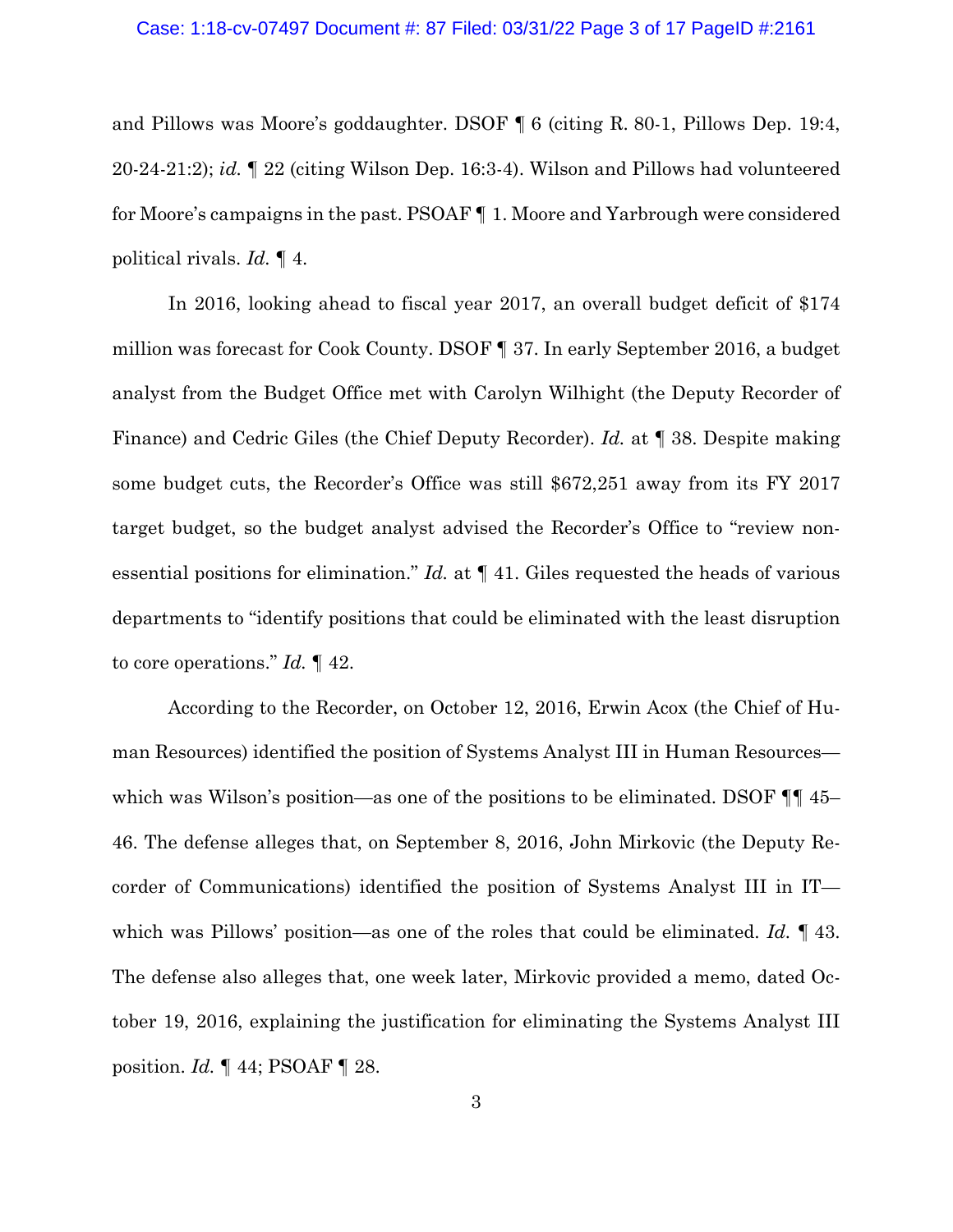#### Case: 1:18-cv-07497 Document #: 87 Filed: 03/31/22 Page 4 of 17 PageID #:2162

But the Plaintiffs dispute the timing of when their positions were identified for elimination. According to the Plaintiffs, on September 14, 2016—weeks before the defense's version of the layoff-decision timing—the Recorder's Office's finalized the layoff plans. PSOAF ¶ 21. The Plaintiffs allege that no meetings or discussions took place about which positions to terminate before this list of positions was finalized in September 2016. *Id.* ¶¶ 25, 28–29. The defense maintains that HR Chief Acox and Deputy Recorder of Communications Mirkovic did provide their input on the positions to eliminate before the proposed list for layoffs was sent to the Budget Office. Defs.' Resp. PSOAF ¶¶ 28–29. The defense also makes the distinction that Giles merely could not *remember* whether a meeting ever took place among the Deputy Recorders on the proposed list of layoffs rather than asserting that *no* such meeting occurred. Defs.' Resp. PSOAF ¶ 25.

Ultimately, the Recorder of Deeds identified a total of 17 positions to be eliminated. DSOF  $\P$  51. Giles, Wilhight, Acox, and Mirkovic appear to be the main decisionmakers involved in eliminating Wilson and Pillows' positions. DSOF ¶¶ 42–47 (citing R. 73-6, Cedric Giles Decl. ¶¶ 6, 8, 12–13); R. 73-7, Carolyn Wilhight Decl. ¶¶ 7–9. Giles, Wilhight, and Mirkovic are politically affiliated with the Proviso Township Democratic Organization, along with Yarbrough. PSOF ¶ 23.

### **II. Standard of Review**

Summary judgment must be granted "if the movant shows that there is no genuine dispute as to any material fact and the movant is entitled to judgment as a matter of law." Fed. R. Civ. P. 56(a). A genuine issue of material fact exists if "the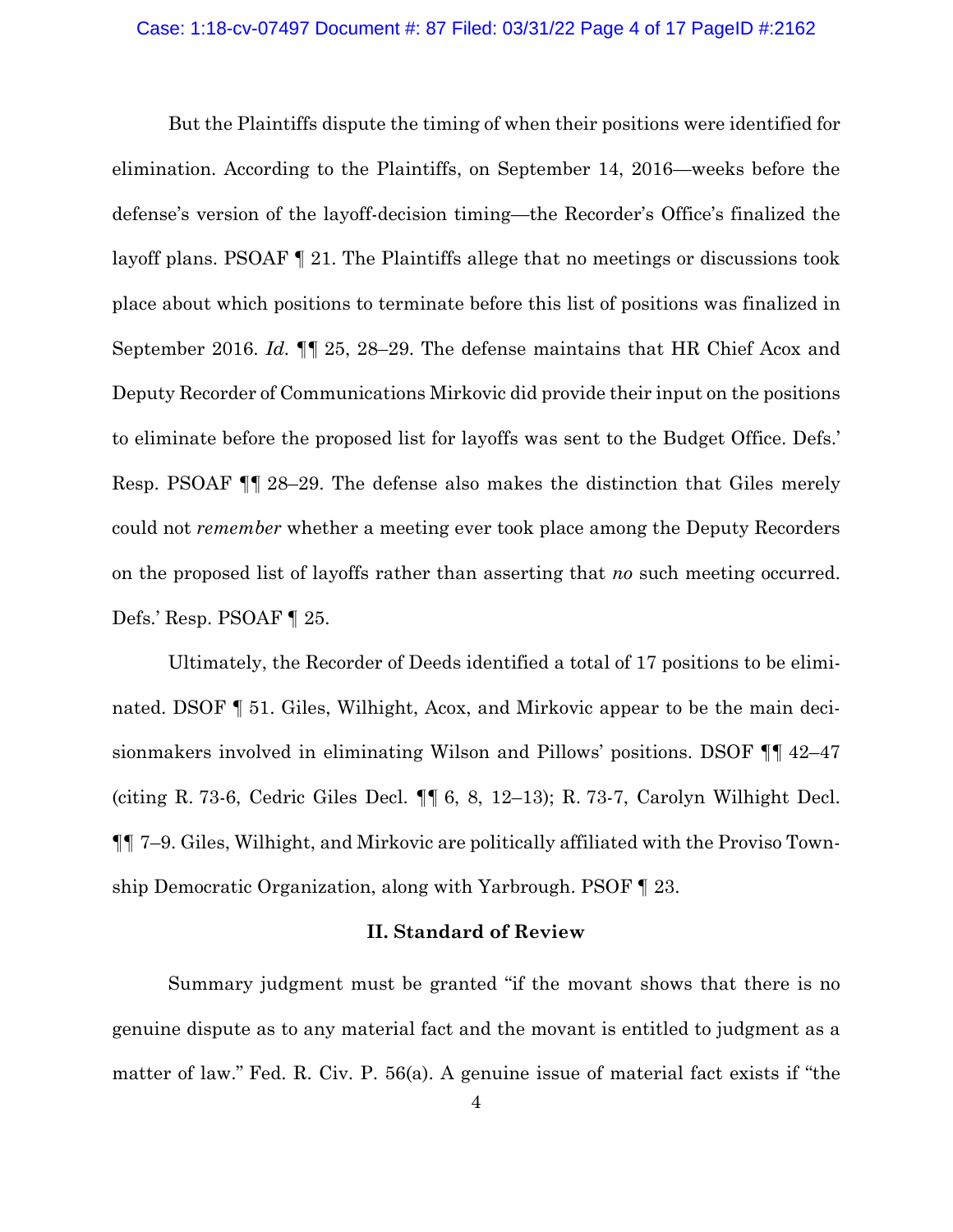## Case: 1:18-cv-07497 Document #: 87 Filed: 03/31/22 Page 5 of 17 PageID #:2163

evidence is such that a reasonable jury could return a verdict for the nonmoving party." *Anderson v. Liberty Lobby, Inc.*, 477 U.S. 242, 248 (1986). In evaluating summary judgment motions, courts must view the facts and draw reasonable inferences in the light most favorable to the non-moving party. *Scott v. Harris*, 550 U.S. 372, 378 (2007). The Court may not weigh conflicting evidence or make credibility determinations, *Omnicare, Inc. v. UnitedHealth Grp., Inc.*, 629 F.3d 697, 704 (7th Cir. 2011), and must consider only evidence that can "be presented in a form that would be admissible in evidence." Fed. R. Civ. P. 56(c)(2). The party seeking summary judgment has the initial burden of showing that there is no genuine dispute and that they are entitled to judgment as a matter of law. *Carmichael v. Vill. of Palatine*, 605 F.3d 451, 460 (7th Cir. 2010); *see also Celotex Corp. v. Catrett*, 477 U.S. 317, 323 (1986); *Wheeler v.*  Lawson, 539 F.3d 629, 634 (7<sup>th</sup> Cir. 2008). If this burden is met, the adverse party must then "set forth specific facts showing that there is a genuine issue for trial." *Anderson*, 477 U.S. at 256.

## **III. Analysis**

## **A. "Prima Facie" Standard**

At the start, it is worth setting forth what the parties call the "prima facie" case sufficient to survive summary judgment in political-discrimination cases. The defense argues that a prima facie case of discrimination based on political affiliation requires that the plaintiff show that (1) the conduct was constitutionally protected and (2) the protected conduct was the motivating factor in the challenged employment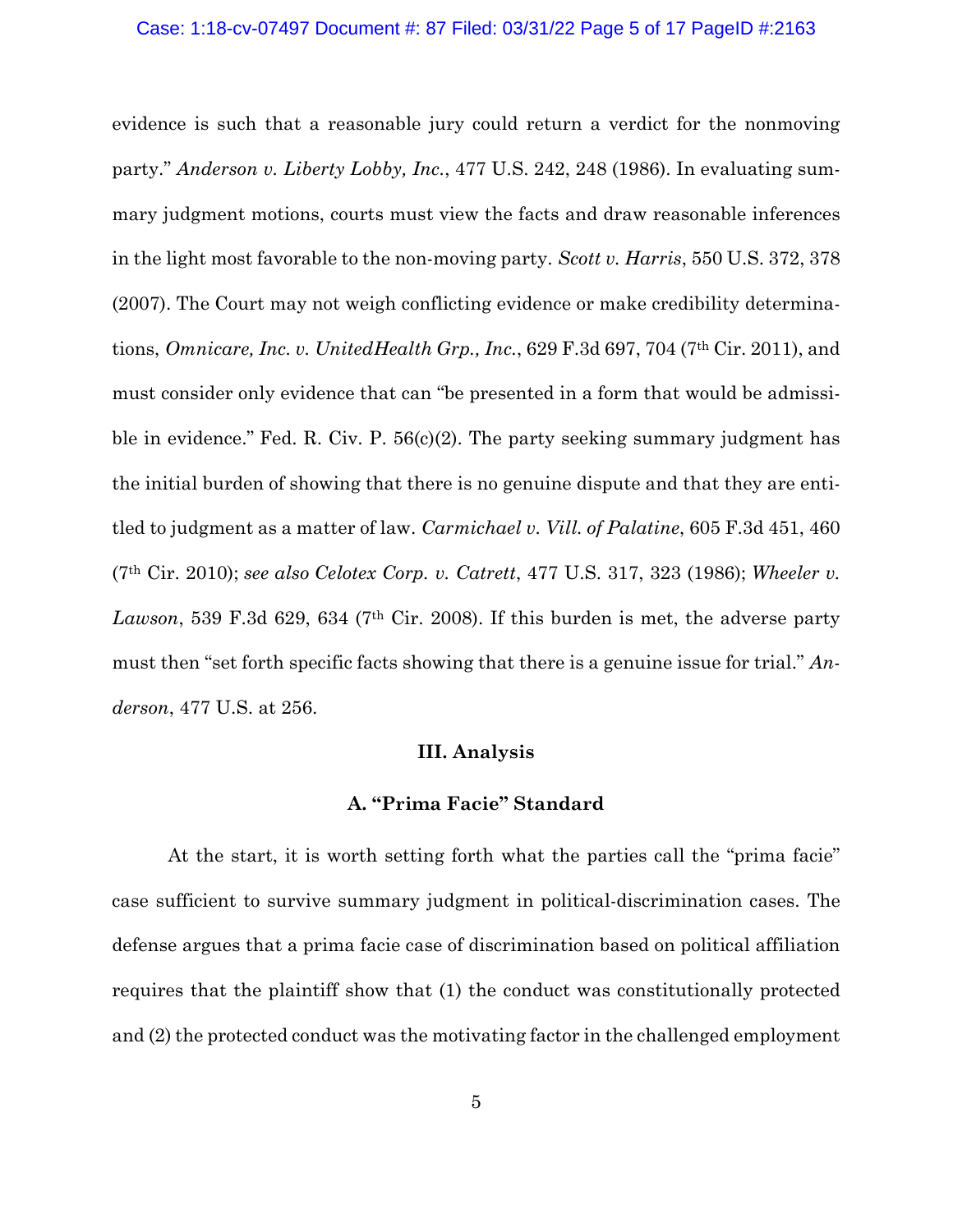#### Case: 1:18-cv-07497 Document #: 87 Filed: 03/31/22 Page 6 of 17 PageID #:2164

action. Defs.' Br. at 7 (citing *Cook v. Yarbrough*, 2021 WL 1784691, \*3 (N.D. Ill. May 5, 2021)). The Plaintiffs actually adopt a similar formulation for a prima facie case of political discrimination, acknowledging that the Plaintiffs must show that (1) the conduct was constitutionally protected; (2) they suffered an actionable deprivation; and (3) the protected conduct was a but-for cause of the adverse employment action. Pls.' Resp. at 6 (citing *Gunville v. Walker*, 583 F.3d 979, 984 n.1 (7th Cir. 2009)).4

 As those recitations reflect, both sides actually agree that the "prima facie" case of political discrimination requires that employees show (when the evidence is viewed in their favor) that their political affiliation *motivated* the employment action—whether the motivation was a motivating factor (in the defense's formulation) or a but-for cause (in the Plaintiffs' view, which actually is a higher hurdle to overcome that a mere motivating factor). For those familiar with what "prima facie" case means in employment discrimination cases, this is odd. In the more common realm of discrimination based on a particular classification, such as race and gender, a "prima facie" case does *not* require that the plaintiff establish the *ultimate* issue, that is, whether the employer was motivated by the prohibited motive. *See Igaski v. Ill. Dep't of Fin. and Prof'l Regulation*, 988 F.3d 948, 957 (7th Cir. 2021) (citing *McDonnell Douglas Corp. v. Green*, 411 U.S. 792, 802 (1973)). Instead, the prima facie case

<sup>4</sup>The defense also argues that a violation of the *Shakman* decree requires clear and convincing evidence. Def.'s Br. at 7. Although it is true that contempt violations do require clear and convincing evidence, the Plaintiffs here bring original First Amendment claims under 42 U.S.C. § 1983, so there is no need to analyze their evidence against a clear-andconvincing burden of proof.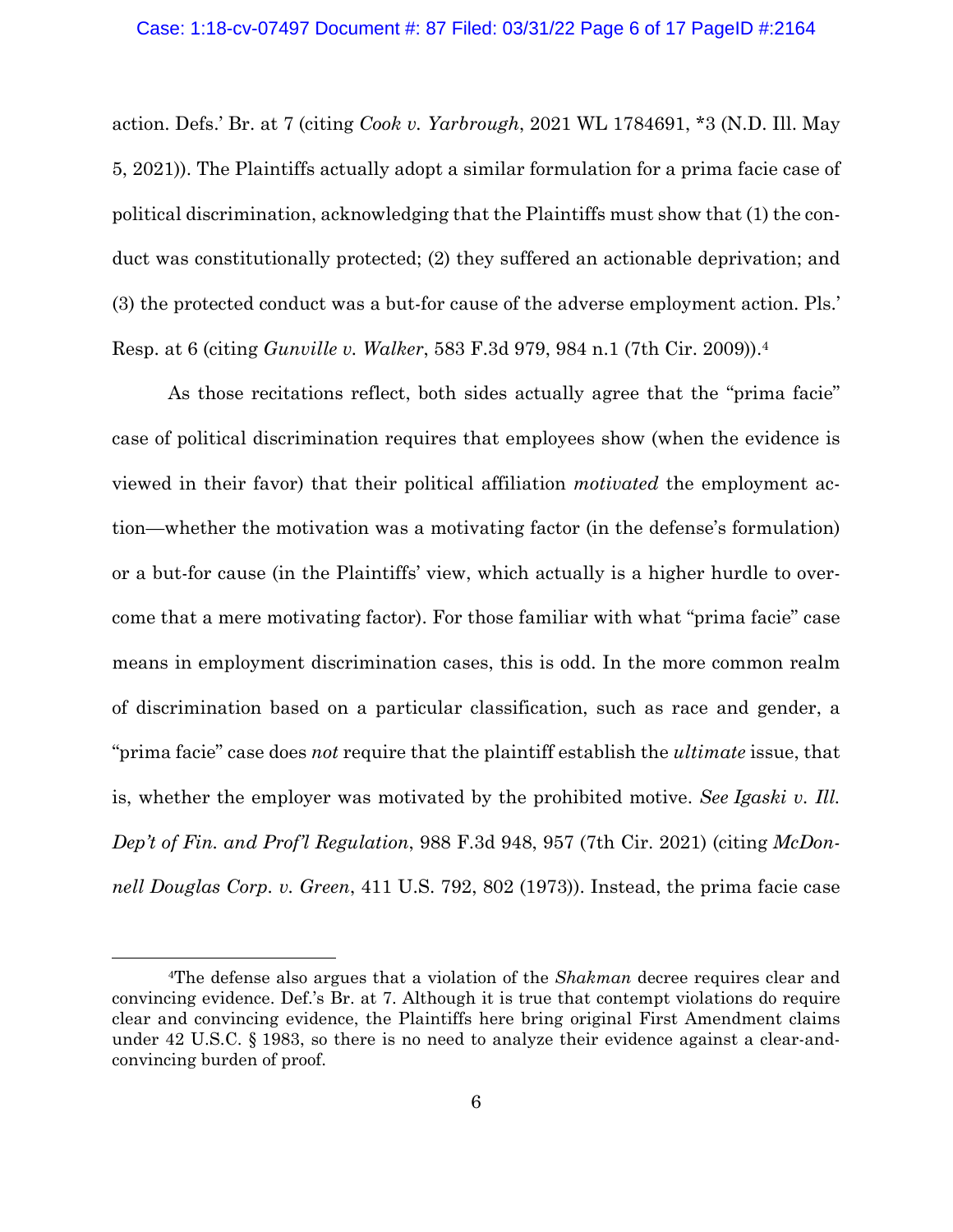### Case: 1:18-cv-07497 Document #: 87 Filed: 03/31/22 Page 7 of 17 PageID #:2165

in the run-mill employment discrimination case is a *way* to show that there is enough evidence to survive summary judgment on the ultimate issue. *McDonnell Douglas*, 411 U.S. at 802–05. In the usual employment discrimination case, to successfully establish a prima facie case, plaintiff-employees must show that (1) they belong to a protected class; (2) they met their employer's legitimate expectations; (3) they suffered an adverse employment action; and (4) another similarly situated employee outside of the protected class received better treatment from their employer.). *Id.* at 802. It is *not* a required element of the usual prima facie case to outright show that the employer relied on the prohibited motive.

 Indeed, the Plaintiffs here might very well have been able to argue to adapt the *McDonnell* framework under a "mini-reduction in force, which applies when a plaintiff's job is eliminated. *Lebel v. Insight Securities, Inc.*, 2020 WL 6746993, at \*6 (N.D. Ill. 2020) (citing *Griffin v. Sisters of Saint Francis, Inc.*, 489 F.3d 838, 845 (7th Cir. 2007)). In a mini-RIF case, the plaintiff's position is eliminated, but other employees who are not in the protected class absorb the laid-off employee's job responsibilities. *Id.* (citing *Griffin,* 489 F.3d at 845 ). To guard against the danger that the employer can hide a discriminatory motive for terminating the employee simply by stating that the job was eliminated" the plaintiff need not show similarly situated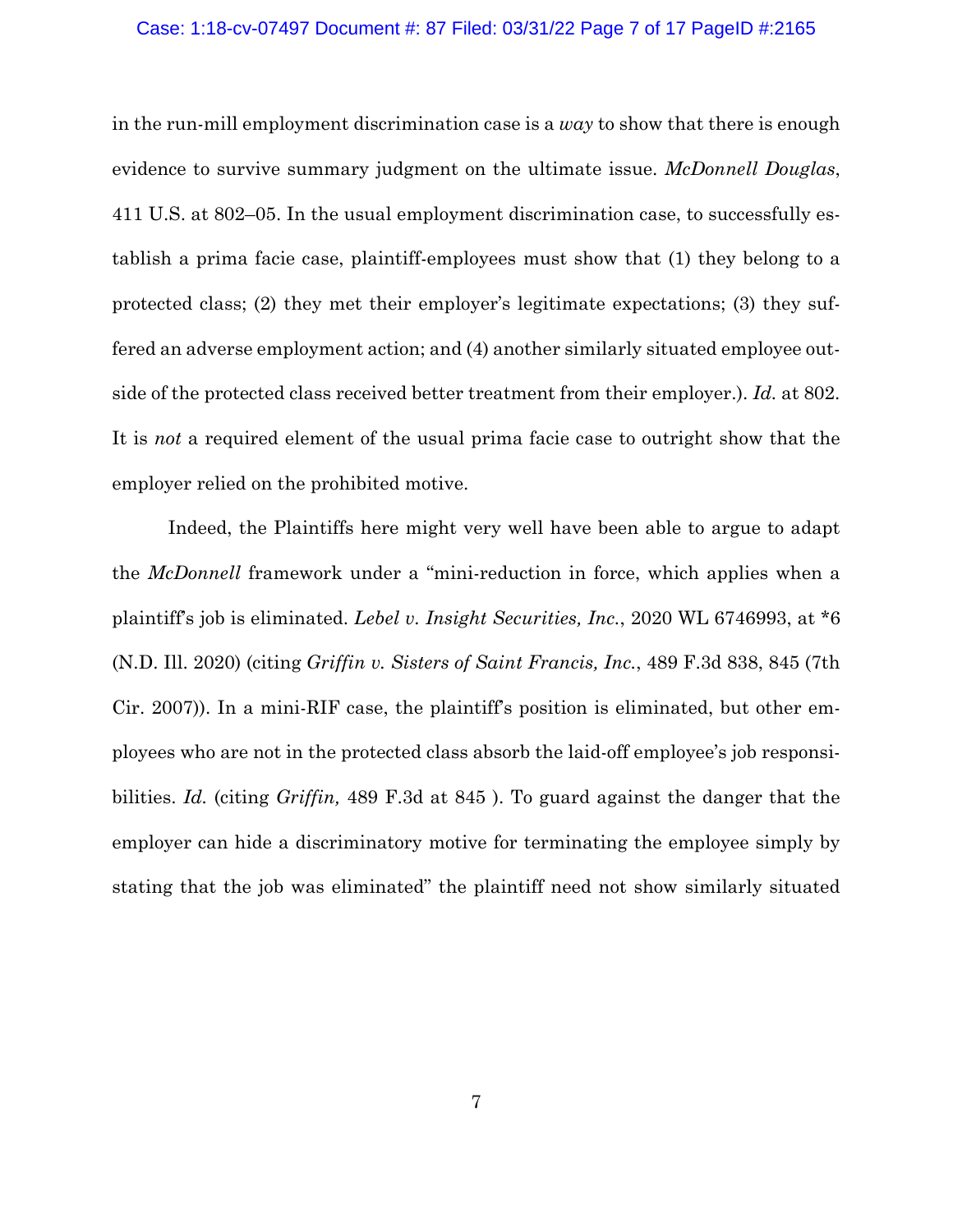## Case: 1:18-cv-07497 Document #: 87 Filed: 03/31/22 Page 8 of 17 PageID #:2166

employees were treated more favorably. *Id.* (cleaned up).<sup>5</sup> Rather, the employee need only show their duties were absorbed by employees not in the protected class. *Id.*

 Having said all that, the Court should refrain from advancing arguments that the parties themselves did not make, especially given the uncertainty in this area of the law. Indeed, Seventh Circuit caselaw does use "prima facie" as the label to describe the elements for showing political discrimination. *Yahnke v. Kane County, Ill.*, 823 F.3d 1066, 1070 (7th Cir. 2016); *Gunville*, 583 F.3d at 983. Because the parties here have accepted that a prima facie case requires that they show political affiliation was a motivating factor, this Court will apply the test set forth by the parties.

### **B. Political Discrimination**

 The Plaintiffs claim that the Cook County Recorder's Office politically discriminated against them due to their political affiliation with the former Recorder, Eugene Moore. R. 77, Pls.' Resp. at 6–7. The defense argues that (1) politics played no role throughout the entirety of Plaintiffs' employment; (2) the Plaintiffs' positions were 2 of the 17 positions eliminated due to a need to reduce the Recorder's budget; (3) the Office of the Independent Inspector General for Cook County found that the Plaintiffs' layoffs were not based on political affiliation; and (4) the observation of Judge Schenkier (who was the prior presiding judge over the *Shakman* decree) that the timing of when positions were proposed for elimination versus when the decisionmakers

<sup>&</sup>lt;sup>5</sup> This Opinion uses (cleaned up) to indicate that internal quotation marks, alterations, and citations have been omitted from quotations. *See* Jack Metzler, *Cleaning Up Quotations*, 18 Journal of Appellate Practice and Process 143 (2017).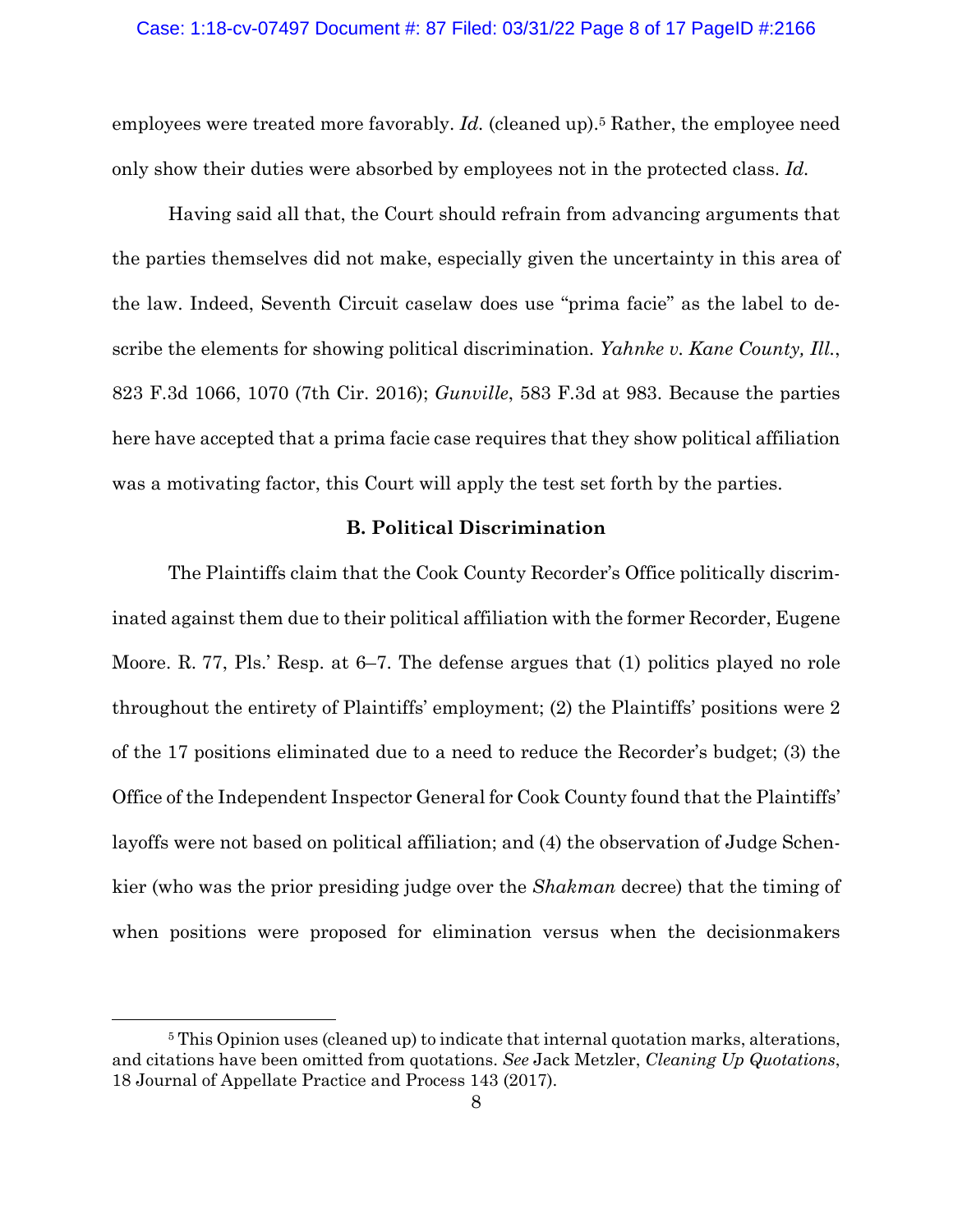#### Case: 1:18-cv-07497 Document #: 87 Filed: 03/31/22 Page 9 of 17 PageID #:2167

received input from department heads is "incorrect and/or inconsequential." Defs.' Br. at 2, 4–5.

 As previously explained, the Court will apply what the parties call the prima facie case for political discrimination. To establish a prima facie case for a violation of the right to political association, the Plaintiffs must provide evidence that (1) their conduct was constitutionally protected and (2) their protected conduct was a motivating factor in the challenged employment action. *Bisluk v. Hamer*, 800 F.3d 928, 933 (7th Cir. 2015) (citing *Spiegla v. Hull*, 371 F.3d 928, 935 (7th Cir. 2004)).

No one disputes that the Plaintiffs' conduct—that is, their political affiliation with Moore— is constitutionally protected by the First Amendment. The sole question is whether the Plaintiffs' political affiliation with Moore was a motivating factor in being laid off. The Court first addresses whether the pertinent decisionmakers even had knowledge of each of the Plaintiff's political affiliation and then looks to any evidence suggesting that political affiliation was a motivating factor for the layoff.

### **1. Khesi Pillows**

 Pillows has not offered enough evidence to get out of the gate: she has not shown, even when the evidence is viewed in her favor, that any of the decisionmakers involved in her layoff even knew of her political affiliation with Moore. Pillows is the goddaughter of former Recorder Eugene Moore. PSOAF ¶ 3. Pillows relies on the following facts as evidence that her layoff was politically motivated: (1) former Chief Deputy William Velazquez had sent an email to one of Pillows' co-workers stating "he should get rid of the weaker staff" and identified Pillows and George Moss, who is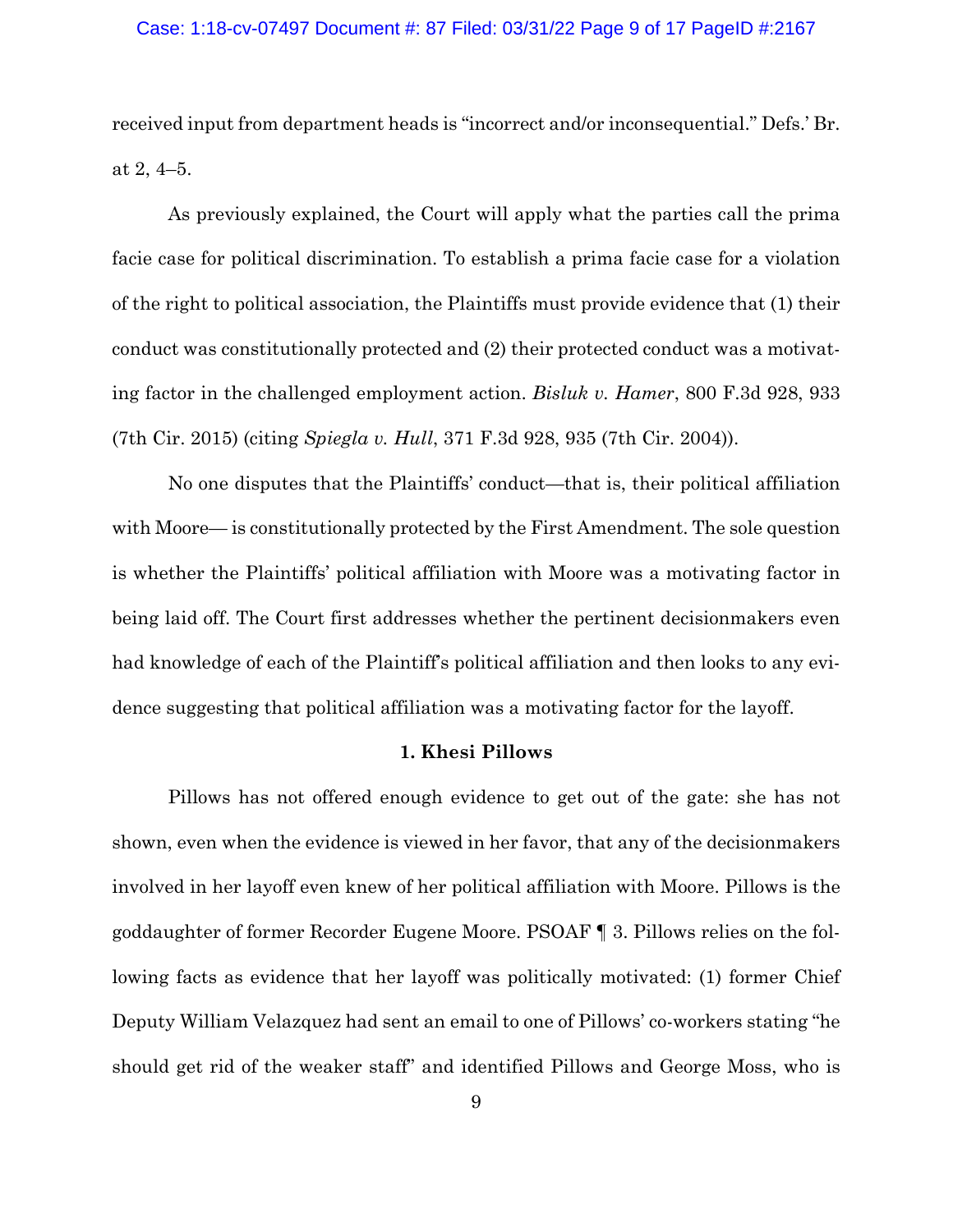#### Case: 1:18-cv-07497 Document #: 87 Filed: 03/31/22 Page 10 of 17 PageID #:2168

also related to Moore, as the so-called weaker staff; and (2) the broad statement that "Karen Yarbrough, Tim Curry, and Recorder Yarbrough's administrative staff all knew that Plaintiffs were politically affiliated with Eugene Moore." PSOAF ¶¶ 3–4.

On the first point, Pillows is making too much of the fact that two individuals affiliated with Moore (Pillows and Moss) were identified to be gotten "rid of" when identifying "weaker staff." Pls.' Resp. at 7. It would be one thing if Pillows had offered evidence that she and Moss were two employees in a small governmental office of, say, four employees. There might be a suspicious inference on why Velazquez singled out those two. Instead, the Recorder's Office had—at the least—dozens and dozens of employees so far as this record shows. *See* R. 80-5, Exh. 4, Dep. of Carolyn Wilhight (position summary by business unit). So there is no probative value to be drawn from the identification of Pillows and Moss. Worse, Velazquez was not even involved in the decision to eliminate Pillows' position, because he was not even employed at the Recorder's Office when layoff decisions were being considered. Defs.' Resp. PSOAF ¶ 3.

On the second point, Pillows' proffered evidence that Yarbrough knew of Pillows' affiliation with Moore falls well short of admissible evidence—it is speculation. Specifically, Pillows relies on her own deposition testimony, but there she only said that the village of "Maywood is a small town." Pillows Dep. at 52:13–14; DSOF ¶ 15 (citing *id.* at 51:17–53:1, 55:7–15). Pillows testified that, when working on campaigns, "you see everyone kind of in the streets and on election days where they're working, who they're working with, so I believe that she knew that ...." Pillows Dep. at 52:16–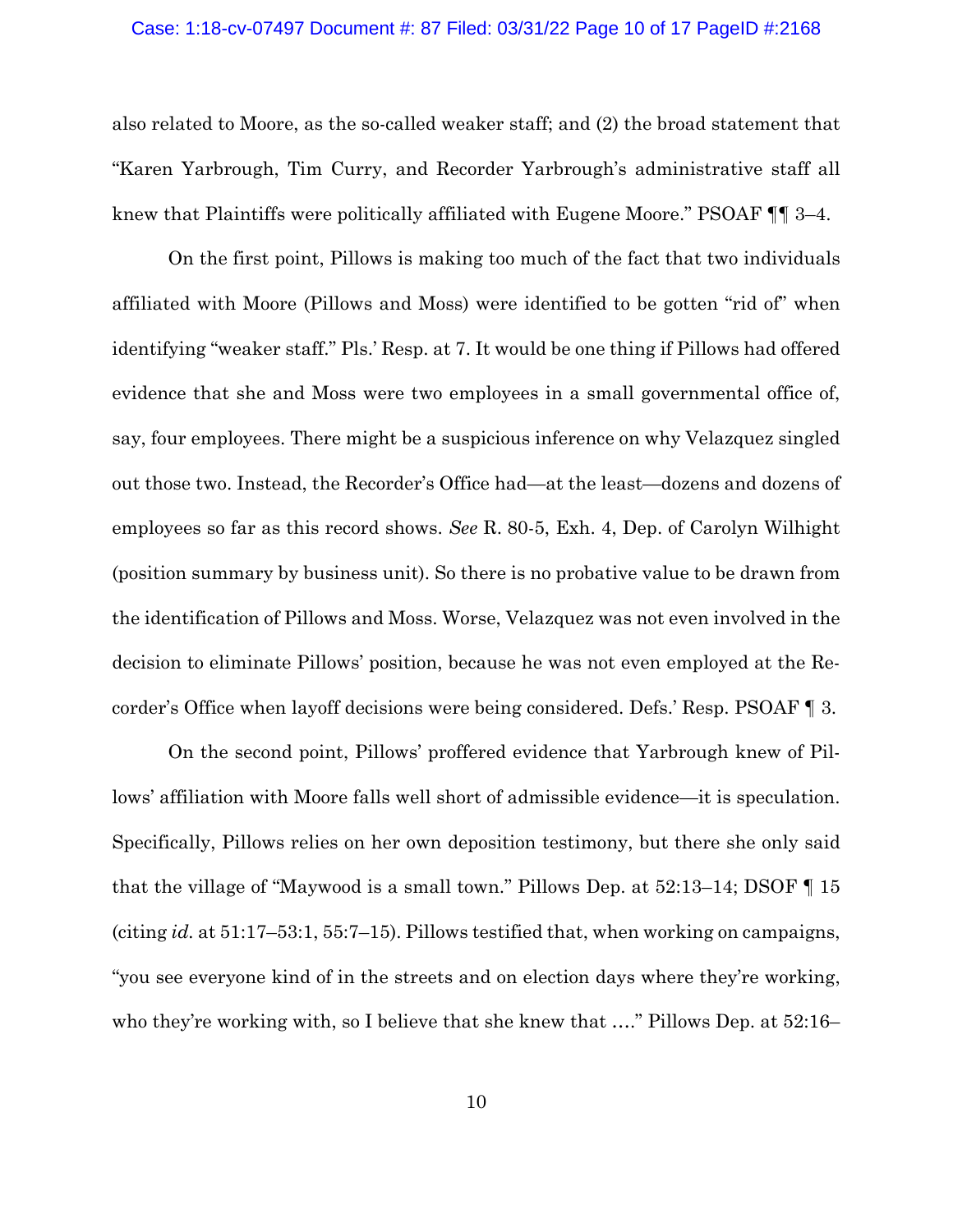#### Case: 1:18-cv-07497 Document #: 87 Filed: 03/31/22 Page 11 of 17 PageID #:2169

20. That level of generality is not nearly enough to be relevant and admissible to show that Yarbrough knew of Pillows' political affiliation.

It is also guesswork to infer that Tim Curry (who was Yarbrough's security director and, in any event, appears to have had no involvement in the layoff decisionmaking) knew of Pillows' affiliation with Moore simply because he once asked whether she was Eric King's daughter. Pillows Dep. at 52:21–23. The final citation to Pillows' own deposition testimony actually highlights the speculative nature of this evidence: she testified that, as to the "administrative staff," they knew her political affiliation because "I believe it was discussed amongst" them. Pillows Dep at 55:7– 15. That's it. In the subsequent lines of the deposition transcript, not cited by Pillows in the Statement of Additional Facts, she opines, "I just have a feeling that that's what happened." Pillows Dep. at 55:16–21. At bottom, there is insufficient evidence that the decisionmakers even knew of Pillows' affiliation with Moore, so that crucial element of her claim fails and her claim must be dismissed.

## **2. Tiffany Wilson**

 In contrast, Wilson has raised a genuine issue of fact on whether the decisionmakers were aware of her political affiliation to Moore. The relevant decisionmakers here are Deputy Recorder of Finance Carolyn Wilhight, Chief Deputy Recorder Cedric Giles, and HR Chief Erwin Acox. And there is sufficient evidence for a reasonable jury to find that Wilson's political affiliation was a motivating factor in her layoff.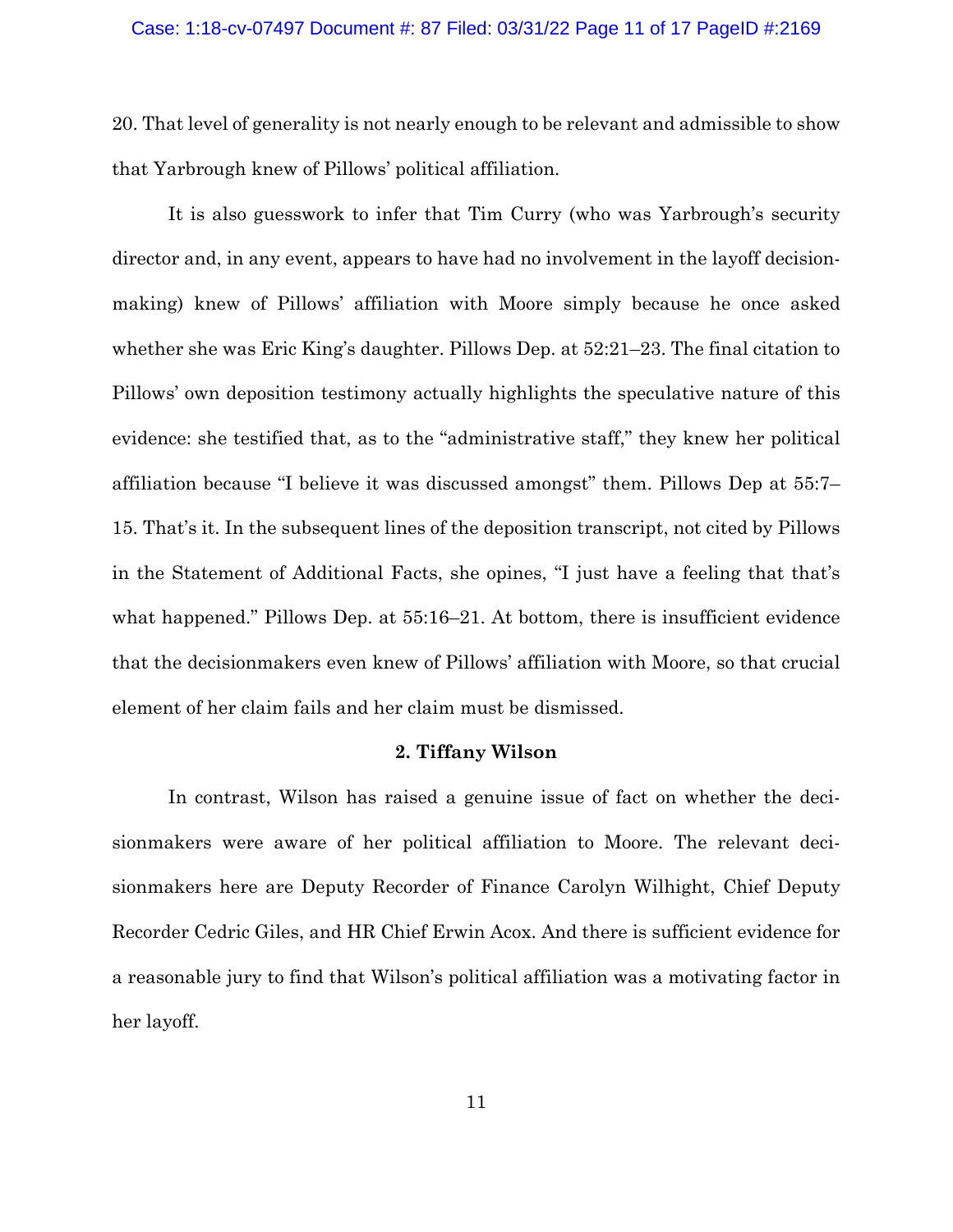## **a. Knowledge of Political Affiliation**

 First, Wilhight outright admits to believing that Wilson was Moore's daughter. Defs.' Resp. PSOAF ¶ 14. With regard to Acox, Wilson relies on a report issued by the Office of the Independent Inspector General of Cook County (OIIG). Specifically, when the OIIG was investigating the firing of the former Director of Human Resources, Jeannette Soto, Soto reported to the OIIG that she was instructed by Acox to *not* mention that Wilson was Moore's daughter in front of the *Shakman* Compliance Administrator for the Recorder's Office. PSOAF ¶ 13 (citingWilson Dep. 56:13– 20; R. 73-3, Acox Dep., 93:1–97:9). This instruction would necessarily suggest that Acox was aware of the relationship between Moore and Wilson. During his deposition, Acox could not remember whether he had instructed Soto to not mention Wilson's affiliation with Moore. PSOAF ¶ 13 **(**citing Acox Dep. 94:17-95:12). The only basis that Acox had to disagree with Soto's memory of the instruction is that because Soto was fired, she "might have an ax to grind." Acox Dep. 97:8–9. Acox also could not remember how Wilson's position was picked for elimination nor why the documents show that his recommendation came *after* the list of positions was finalized. PSOAF ¶ 17.

The defense's only argument challenging Soto's statement and the corresponding OIIG report is to object to these statements as inadmissible hearsay. Defs.' Resp. PSOAF ¶ 13. Naturally, the Court can only consider admissible evidence in evaluating a summary judgment motion, *Gunville v. Walker*, 583 F.3d 979, 985 (7th Cir. 2009), or evidence that can be presented in a form that would be admissible, Fed. R.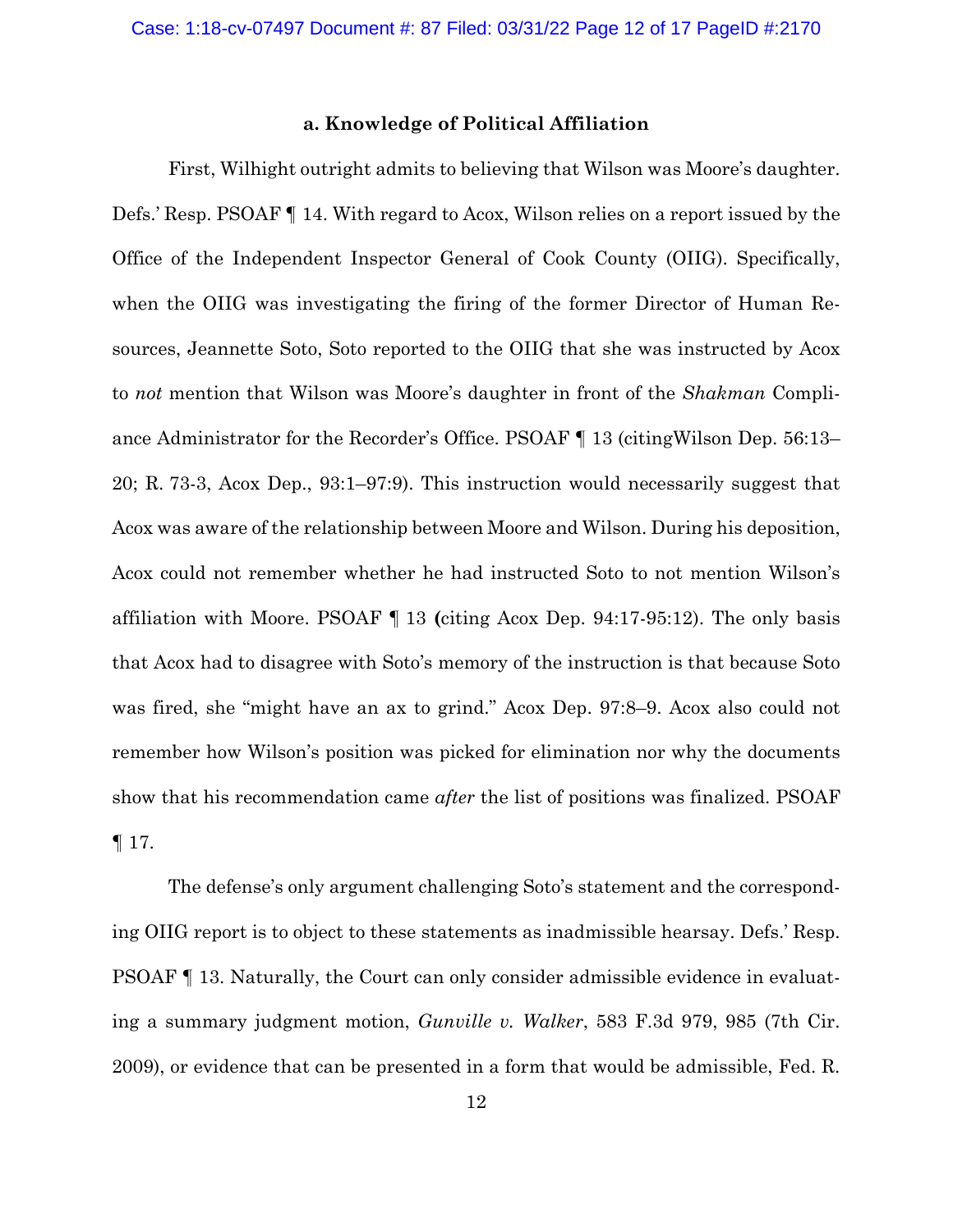#### Case: 1:18-cv-07497 Document #: 87 Filed: 03/31/22 Page 13 of 17 PageID #:2171

Civ. P. 56(c)(2). Hearsay is an out-of-court statement offered "in evidence to prove the truth of the matter asserted in the statement," Fed. R. Evid. 801(c), and generally is inadmissible, Fed. R. Evid. 802. It is true that there are two potential levels of hearsay to consider: (1) Soto's statement as to Acox's alleged instruction and (2) the corresponding OIIG report in which Soto's statement was reported. But it turns out that both statements are admissible.

The first statement is what Acox said to Soto: he allegedly instructed her not to tell the Compliance Administrator that Tiffany Wilson was related to the previous Recorder of Deeds. PSOAF ¶ 13. But Acox's statement to Soto is *not* hearsay, because it is not offered for the truth of whatever factual statement is embedded in it. Acox delivered an *instruction* to Soto, which is not a statement offered for its truth. Even if Acox's statement were some form of hearsay, as a supervisor in the Recorder's Office, he is considered a party-opponent and thus the statement would qualify as an admission by a party-opponent. Fed. R. Evid. 801(d)(2); *see Cole v. Ill. Tool Works, Inc.*, 924 F.Supp.2d 978, 989 (N.D. Ill. 2013) (explaining a supervisor's statements were not hearsay but admissions of a party opponent due to supervisor's management position and involvement in decision to discharge plaintiff). The Acox instruction to Soto is admissible over a hearsay objection.

Next, the OIIG report itself also overcomes the hearsay objection based on the investigative-report exception. Under Federal Rule of Evidence 803(8), as far as the record shows now, the report qualifies as a record or statement of public office that sets out "factual findings from a legally authorized investigation." Fed. R. Evid.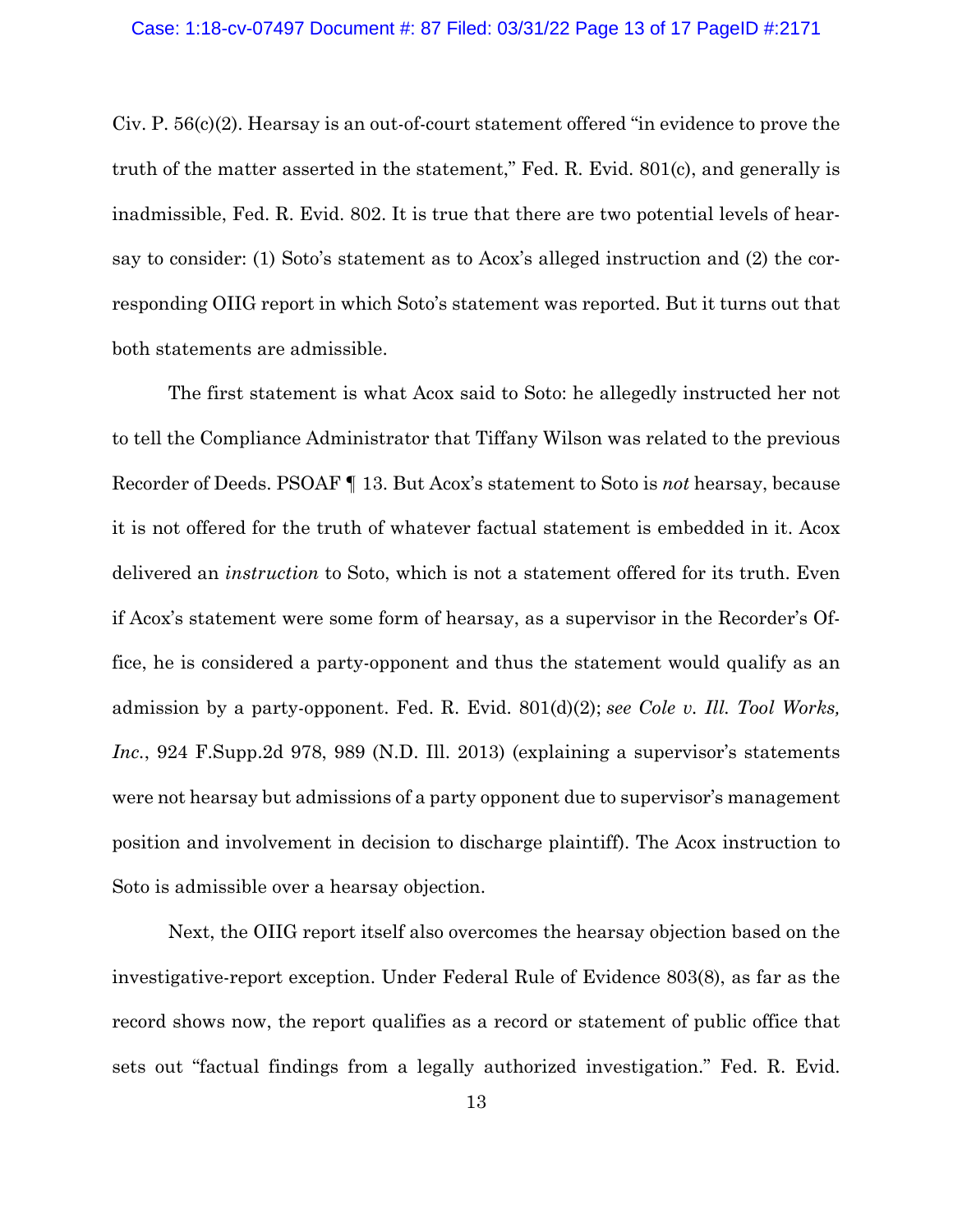#### Case: 1:18-cv-07497 Document #: 87 Filed: 03/31/22 Page 14 of 17 PageID #:2172

803(8)(A)(iii). The OIIG report, which carries a designation of No. IIG17-0163, was an investigation arising out of Jeanette Soto's complaint that she was laid off due to unlawful political discrimination. Pillows Dep**.** 102:7-18**;** R. 73-1**,**Exh. 1 at 16, IIG17- 0163. So the OIIG's report of Soto's statement can fit within the investigative-report exception. To be sure, it might be that, during pretrial litigation, the defense will be able to "show that the source of information or other circumstances indicate a lack of trustworthiness." Fed. R. Evid. 803(8)(B). But on the current record, the defense has not made that showing (on which it bears the burden, because it is an exception to Rule 803(8)), so the OIIG report is admissible for this purpose. (The parties would probably be well-served to subpoena Soto for trial rather than rely on the OIIG report of her statement, so that the jury can evaluate her credibility firsthand.)

With Acox's alleged instruction as a piece of admissible evidence, a jury could infer that Acox wanted to hide the fact of Wilson's political affiliation with Moore from the *Shakman* Compliance Administrator—who is responsible for, among other things, monitoring employment actions for unlawful political discrimination. At this summary judgment stage of the case, taking the facts in the light most favorable to Wilson, a reasonable jury could find that Acox knew (or at least believed) that Wilson was Moore's daughter. Worse for the Recorder's Office, the fact that Acox instructed Soto to conceal the relationship from the *Shakman* Compliance Administrator (if the jury credits that that happened) raises the reasonable inference that the Acox wanted to conceal potential political discrimination.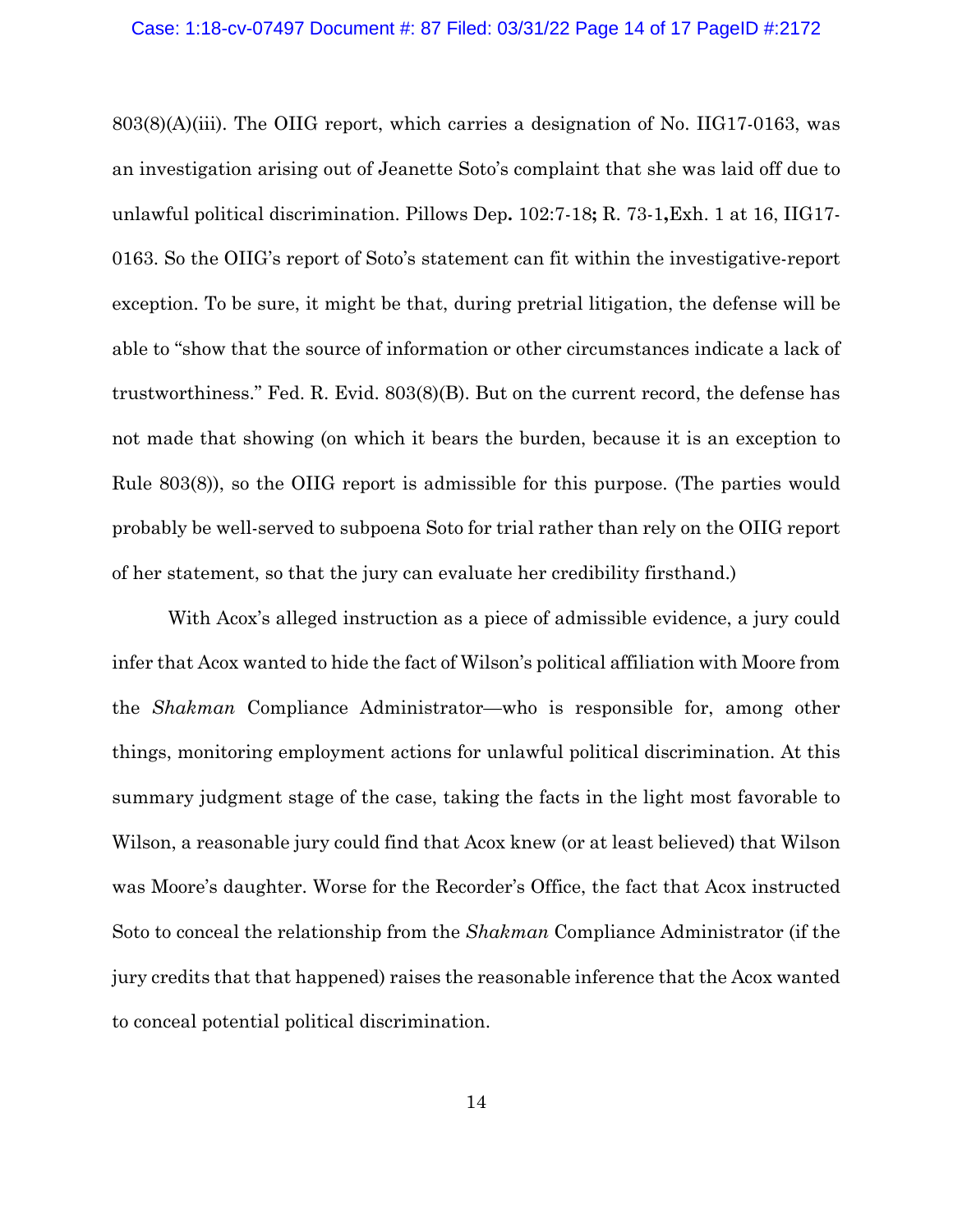In sum, there is enough circumstantial evidence to show that two of the three decisionmakers were aware of Wilson's political affiliation with Moore.

# **b. Timing of Layoff Recommendations**

The additional piece of circumstantial evidence in Wilson's favor is the timing of when the positions were recommended for elimination versus when the list of positions for elimination was finalized. It is undisputed that, on September 14, 2016, the proposed list of positions for elimination was finalized. PSOAF ¶ 21. Acox, however, supposedly identified Wilson's position for elimination on October 12, 2016, a little under a month after the list of positions was already finalized.6 *Id.* ¶ 17. The defense alleges that Acox did have communications about which positions to eliminate before the issuance of the October 12 memo. DSOF ¶ 46. Acox also testified that there probably was a meeting that took place on identifying which positions to eliminate and Acox identified an email in which Wilhight refers to a meeting to discuss position eliminations on the morning of September 13, 2016. DSOF ¶ 47. The defense witnesses, however, cannot remember the details surrounding any layoff-related meetings nor the process for determining what positions would be proposed for elimination. Put another way, there is a yawning gap in the defense's recitation on why exactly the Recorder's Office chose Wilson's job for elimination. Combined with the

<sup>6</sup>There are also suspicious circumstances on the timing of when Pillows' position was identified for elimination, as well as on Mirkovic's ability to accurately assess Pillows' job responsibilities. Again, however, there is insufficient evidence that any of the decisionmakers were aware of Pillows' affiliation with Moore, so the Court is only addressing the suspicious timing as it relates to Wilson.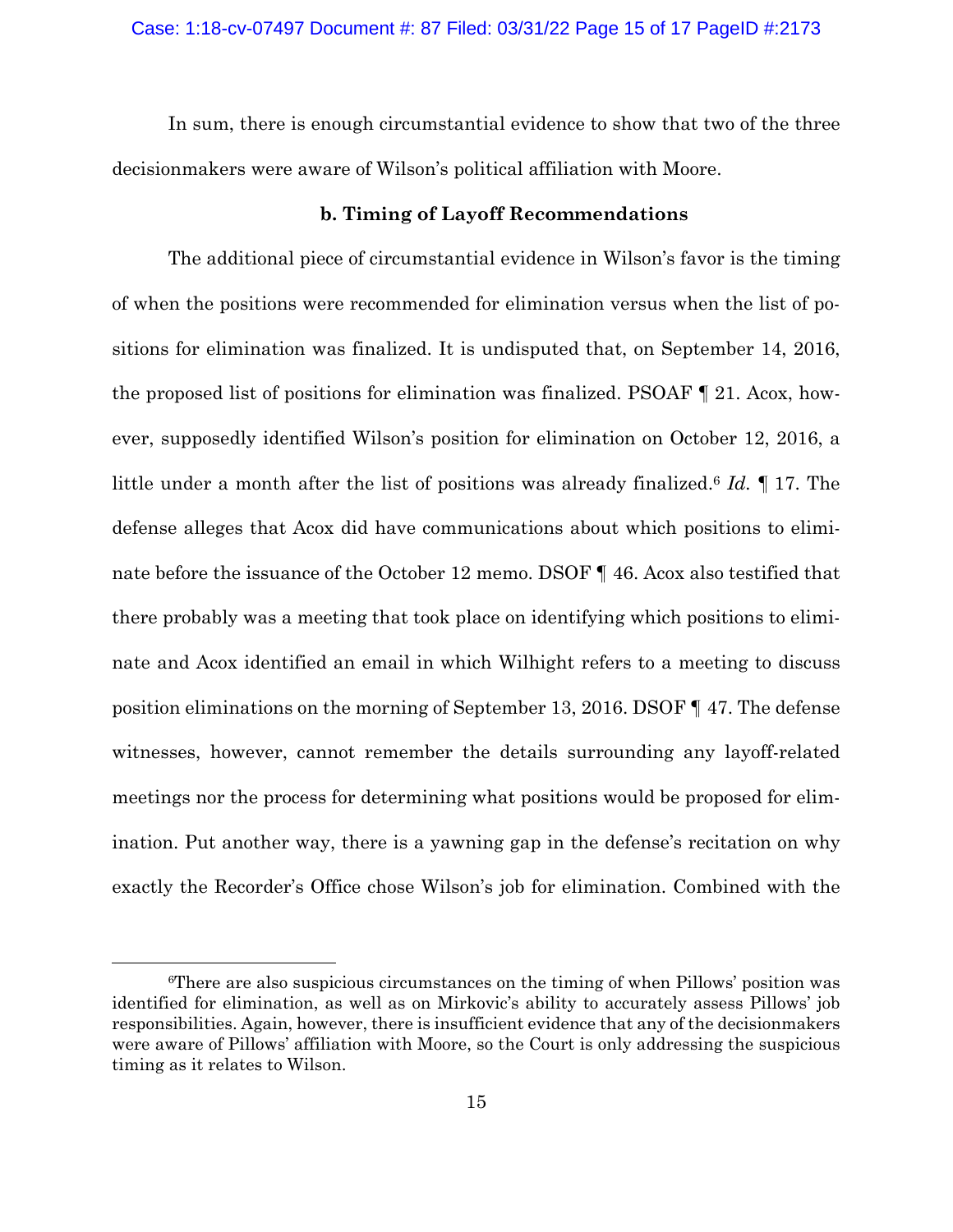disputed facts on the timing of the layoff recommendations, Wilson has offered enough evidence that her political affiliation was a motivating factor in the layoff.

## **c. Alternative Budget Cuts**

For the sake of completeness, and to head off a pretrial-litigation issue, the Plaintiffs also argue that the Recorder's Office had a number of alternatives, in lieu of their layoffs, that could have solved the 2017 budget deficit. Pls.' Resp. at 11. The Plaintiffs refer to the budget analyst's recommendations to layoff the entire security department or the elimination of satellite offices to address the budget deficit. *Id.* It would be one thing if the budget analyst had offered an easy solution to the budget deficit that the Recorder rejected in favor of laying off Wilson (and Pillows). On that premise—a rejected easy solution—there might very well be some probative value to add to the suspicion that political discrimination was at work. But the Plaintiffs have not offered that type of easy solution. Laying off an entire department or closing branch offices naturally are proposals that cause harm in their own right. And this Court is not (nor is a jury) a "superpersonnel department that will second guess an employer's business decision." *Gordon v. United Airlines, Inc.*, 246 F.3d 878, 889 (7th Cir. 2001). Plus, this type of evidence at trial would be an evidentiary quagmire, bogging down the trial as the Recorder introduced policy and other reasons for eschewing the laying off of the security department and the closing of branch offices. If and when Wilson's claim goes to trial, the possibility of laying off the security department or closing branch officers will not be part of the circumstantial evidence of discrimination.